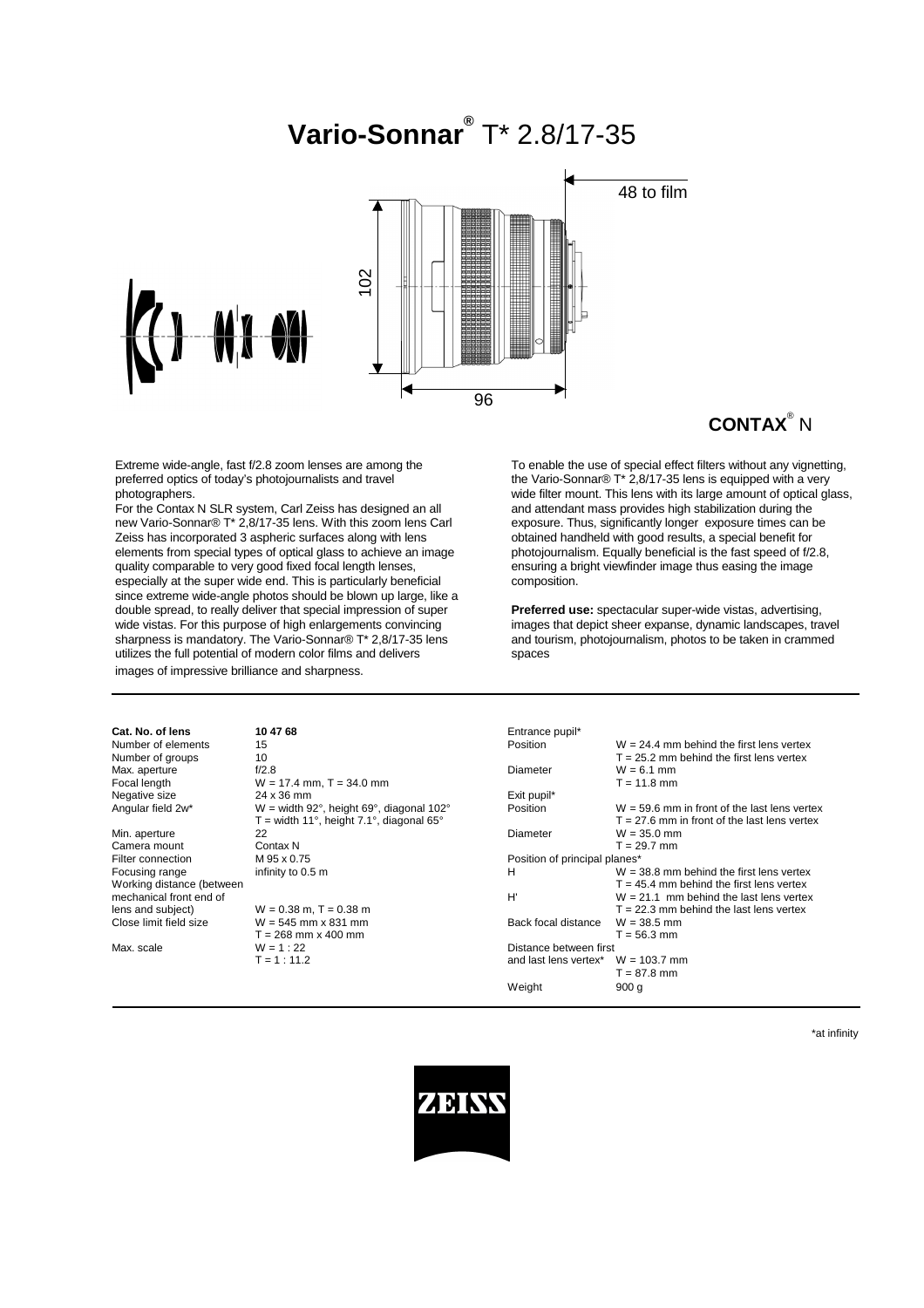## Performance data: **Vario-Sonnar**® T\* 2.8/17-35 Cat. No. 10 47 68

#### **1. MTF Diagrams**

The image height u - calculated from the image center - is entered in mm on the horizontal axis of the graph. The modulation transfer T (MTF = Modulation Transfer Factor) is entered on the vertical axis. Parameters of the graph are the spatial frequencies R in cycles (line pairs) per mm given at the top of this page.

The lowest spatial frequency corresponds to the upper pair of curves, the highest spatial frequency to the lower pair. Above each graph, the f-number k is given for which the measurement was made. "White" light means that the measurement was made with a subject illumination having the approximate spectral distribution of daylight. Unless otherwise indicated, the performance data refer to large object distances, for which normal photographic lenses are primarily used.

#### **2. Relative illuminance**

In this diagram the horizontal axis gives the image height u in mm and the vertical axis the relative illuminance E, both for full aperture and a moderately stopped-down lens. The values for E are determined taking into account vignetting and natural light decrease.

#### **3. Distortion**

Here again the image height u is entered on the horizontal axis in mm. The vertical axis gives the distortion V in % of the relevant image height. A positive value for V means that the actual image point is further from the image center than with perfectly distortion-free imaging (pincushion distortion); a negative V indicates barrel distortion.

**Modulation transfer T as a function of image height u. Slit orientation: sag White light. Spatial frequencies R = 10, 20 and 40 cycles/mm tan**





**Relative illuminance f = 17 mm E (%) 100**





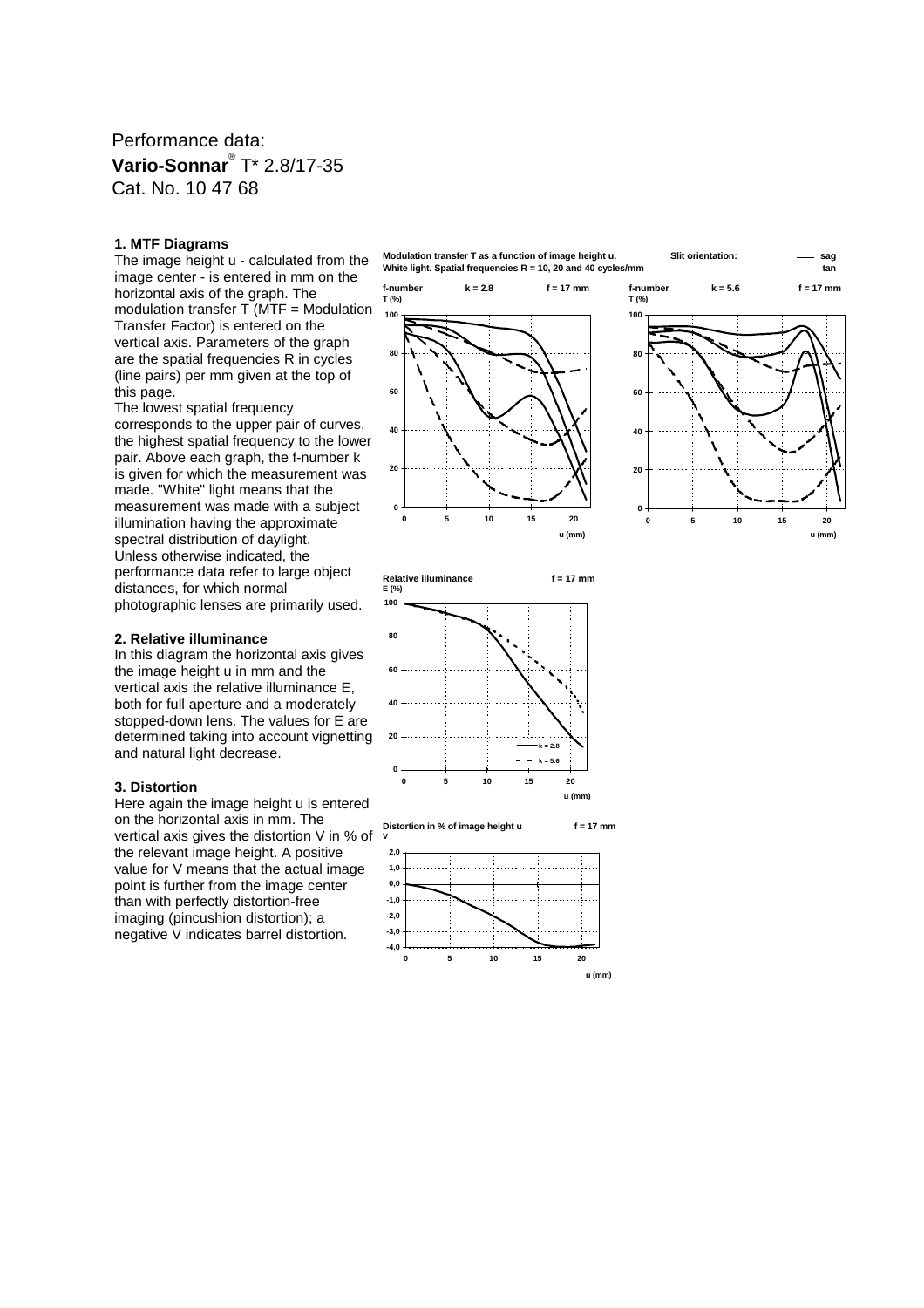Performance data: **Vario-Sonnar**® T\* 2.8/17-35 Cat. No. 10 47 68





**Distortion in % of image height u f = 24 mm V 2,0**